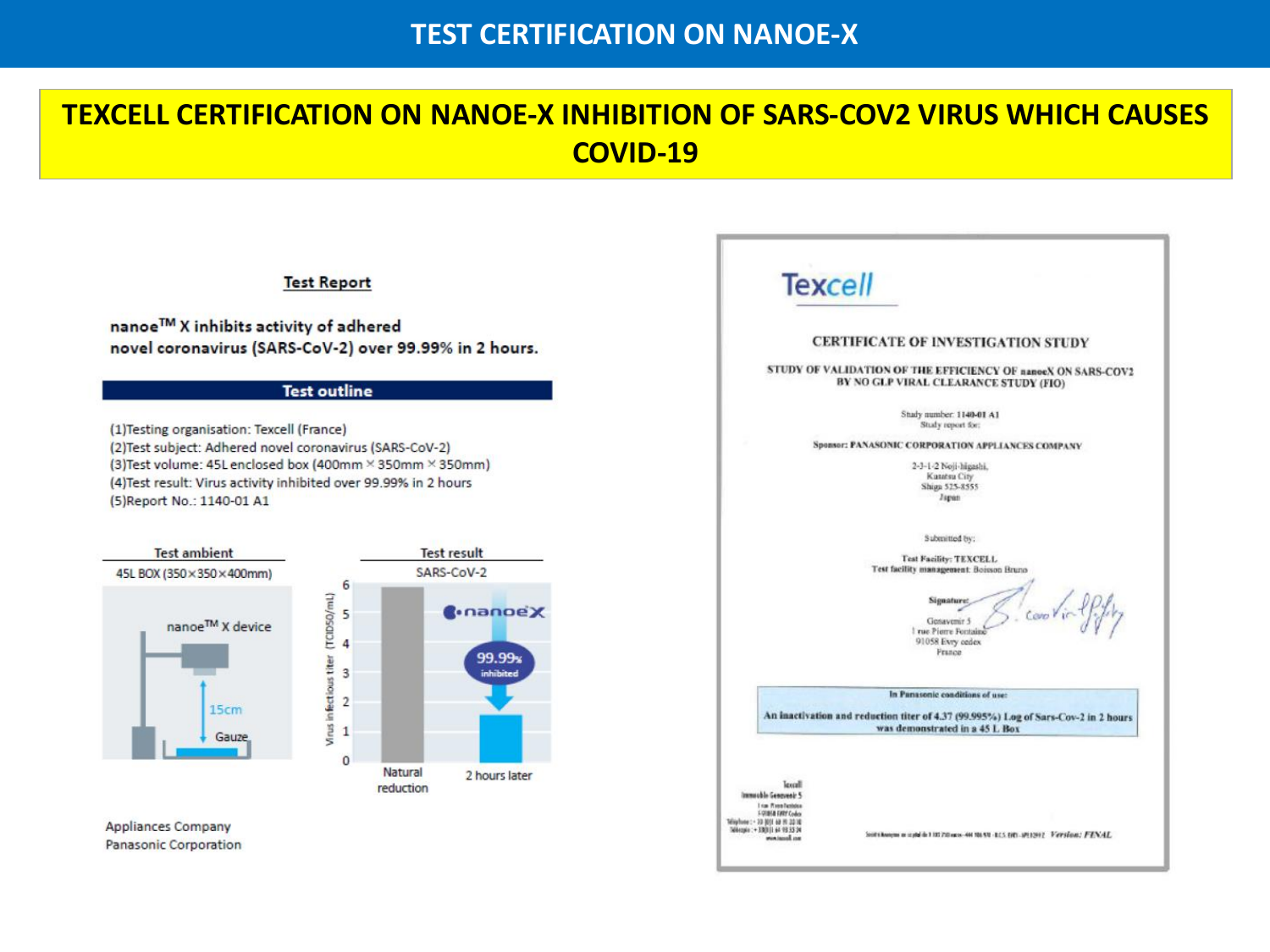# **NANOETM VIRUS SUPPRESSION TEST RESULTS**

#### **Mechanism of Virus inhibition [Description of the test]**

Five types of pet-related viruses were exposed to nanoe™ charged water particles to verify the virus suppression effects

### **[Test result]**

Over 99% of each of the five types of viruses was suppressed within the number of hours indicated below.

| Subject |                               | Time (Hr)      | Suppression rate                  |  |
|---------|-------------------------------|----------------|-----------------------------------|--|
| (1)     | <b>Feline Coronavirus</b>     |                | 99.3%                             |  |
| (2)     | <b>Canine Adenovirus</b>      | 4              | 99.4%                             |  |
| (3)     | <b>Canine Distemper virus</b> | $\overline{4}$ | 99.7% (Below the detection limit) |  |
| (4)     | <b>Canine Parvovirus</b>      | 6              | 99.8%                             |  |
| (5)     | <b>Canine Herpes Virus</b>    | 4              | 99.5%                             |  |

\*Value converted by Panasonic

**For more detail, please refer to the link below.**

**<https://www.panasonic.com/global/corporate/technology-design/technology/nanoe/news/20120220.html>**